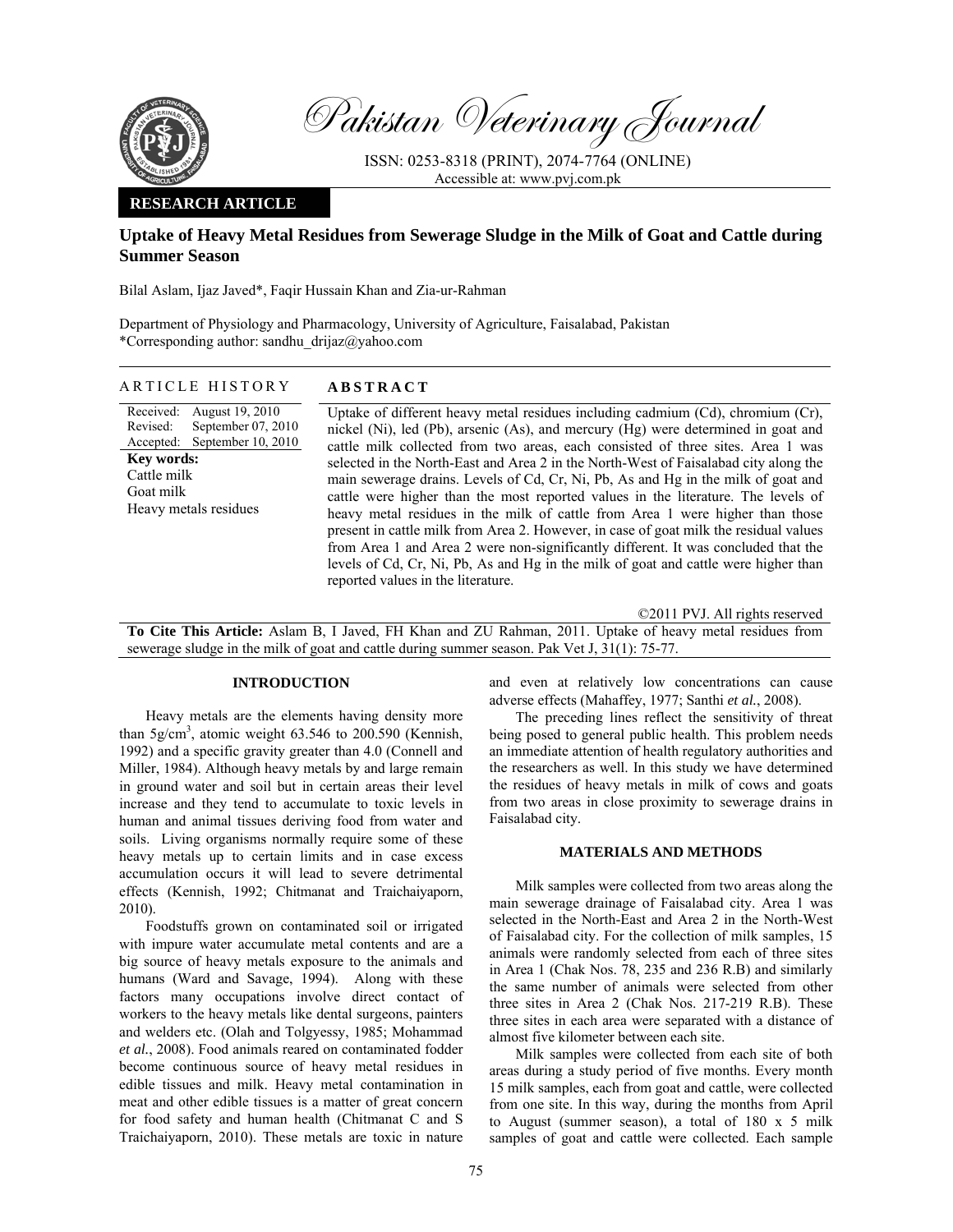was collected in a 25ml clean sterilized plastic bottle. Prior to collection, the udder was washed with water to avoid contamination. The samples were kept frozen at - 4º C until analysis. Collected milk samples were subjected to wet digestion (Richards, 1968).

Heavy metal (Cd, Cr, Ni, Pb, As and Hg,) residues in milk were determined by an atomic absorption spectrophotometric method (Licata *et al.*, 2004). The concentration of samples was calculated as mean±SE and the data was subjected to statistical analysis using Student's t test (Steel *et al.*, 1997). The level of significance was P≤0.05.

## **RESULTS**

In cattle milk (Table 1), the residual concentrations of Cd, Cr, Ni, Pb and Hg during summer season in Area 1 were significantly (P≤0.05) higher than their corresponding values in Area 2. The residual level of As was significantly higher ( $P \le 0.05$ ) in Area 2 than its respective value in Area 1 during summer season. However, comparative values of these metals in the milk of goat collected from Area 1 and Area 2 were nonsignificantly different from each other.

The interspecies difference in the residual concentration of heavy metals in the milk of goat and cattle collected from Area 1 and Area 2 has been presented in Table 2. Results showed significantly (P≤0.05) higher values of Cr, Pb, As and Hg in the milk of goat than the corresponding values obtained in the milk of cattle. However, mean value of Ni in cattle milk was found to be significantly ( $P \le 0.05$ ) higher than the value in goat milk during summer season (Table 2).

**Table 1:** Comparative values (mean±SE) of Cd, Cr, Ni, Pb, As and Hg (mg/L) in the milk of cattle collected from Area 1 and Area 2 during summer season.

| $\sim$ ca $\sim$ you mg summer season. |                                |                    |  |
|----------------------------------------|--------------------------------|--------------------|--|
| <b>Residues</b>                        | Area I                         | Area 2             |  |
| Cd                                     | $0.171 \pm 0.006*$             | $0.122 \pm 0.002$  |  |
| Cr                                     | $1.265 \pm 0.021$ *            | $1.134 \pm 0.014$  |  |
| Ni                                     | 23.522±0.329*                  | 21.266±0.493       |  |
| Pb                                     | 23.240±0.302*                  | $16.704 \pm 0.516$ |  |
| As                                     | $0.034 \pm 0.002$ *            | $0.122 \pm 0.015$  |  |
| Ηg                                     | $0.548 \pm 0.013$ <sup>*</sup> | $0.432 \pm 0.011$  |  |

\*Significantly (P≤0.05) different from their respective values in a row.

#### **DISCUSSION**

Lactating animals exposed to high concentrations of toxic metals such as Cd, Cr, Ni, Pb, As and Hg, accumulate these metals in their milk which becomes a health hazardous to consumers (Jeng *et al.*, 1993). Present study indicated that higher levels (P<0.05) of heavy metal residues were found in cattle milk collected from Area 1, when compared with those in milk from Area 2, during summer season (Table 1). Higher levels of heavy metal residues may be accredited to the use of sewerage water for agricultural purposes from where these metal residues gathered in soil, vegetables and fodder produced in the selected areas. Animals reared on such fodder build up residual levels in their secretions such as milk. Moreover, animals of such localities have to drink sewerage water because there is no alternate source available for them

(Javed *et al*., 2009). The present data strongly suggested that soil contamination with heavy metal residues and the use of sewerage water for drinking purpose ultimately affects the animals, which in the end reflected in human as they are the end users of these by products.

**Table 2:** Interspecies comparative values (mean ± SE) of Cd, Cr, Ni, Pb, As and Hg (mg/L) in the milk of goat and cattle collected from Areal and Area 2 during summer

| Conected if only $\mathsf{A}$ each and $\mathsf{A}$ each during summer season. |                                |                    |  |
|--------------------------------------------------------------------------------|--------------------------------|--------------------|--|
| <b>Residues</b>                                                                | Goat                           | Cattle             |  |
| Cd                                                                             | $0.145 \pm 0.002$              | $0.147 \pm 0.003$  |  |
| Cr                                                                             | $1.277 \pm 0.011$ <sup>*</sup> | $1.199 \pm 0.013$  |  |
| Ni                                                                             | $20.402 \pm 0.248^*$           | $22.394 \pm 0.301$ |  |
| Pb                                                                             | $43.414 \pm 0.506^*$           | $19.972 \pm 0.336$ |  |
| As                                                                             | $0.403 \pm 0.011$ <sup>*</sup> | $0.078 \pm 0.008$  |  |
| Ηg                                                                             | $1.226 \pm 0.009^*$            | $0.490 \pm 0.009$  |  |

\*Significantly (P≤0.05) different from their respective values in a row.

During present investigation the range of most values of heavy metal residues; Cd 0.083 to 0.145, Cr 0.983 to 1.277, Ni 20.402 to 20.421, Pb 41.762 to 43.414, As 0.381 to 0.403, Hg 1.205 to 1.226 and in cow milk; Cd 0.078 to 0.147, Cr 1.072 to 1.199, Ni 22.287 to 22.394, Pb 18.623 to 19.972, As 0.076 to 0.078, Hg 0.482 to 0.490 have been found higher than the most reported values in literature. The permissible values of the heavy metal residues in cattle and goat milk are scanty in literature. However, permissible values for Pb, 0.02mg/L (Licata *et al.*, 2004) in cattle milk is available which is far low than the value 19.972mg/L observed in present investigation. However, the permissible values of Pb and Cd have been reported in food stuff as 2.5 and 1.5 mg/kg, respectively (Wahab *et al.*, 2006). In present study high levels of heavy metal residues in milk of cattle and goat must be regarded as a potential health hazard in animals and human beings and must draw the attention of food regulatory bodies to adopt such measures that could bring the heavy metal residues in food chain up to permissible values not injurious for human health.

Interspecies differences in the residual concentration of heavy metals in the milk of goat and cattle during summer season were also investigated in the present study (Table 2). During, summer season the goat milk shows higher values of Cr, Pb, As and Hg and lower value of Ni than their corresponding values in the milk of cattle. The higher values of Cr, Pb, As and Hg in the milk of goat during summer season might be attributed to the peculiar behavior of goat for nibbling the emerging shoots, leaves, nodes and the tender parts of the plants where the levels of these heavy metal residues have been reported to be increased during summer season due to water evaporation from these parts of plants leaving behind relatively higher concentrations. In this respect Cr deposits have been found in much higher concentrations in these plant parts during summer (Hussain, 2000). Moreover, during grazing the goats are having more chances and access to the banks of main sewerage drains where possibly more heavy metals contaminated soil is available making the herbage richer in heavy metals (Ghafoor and Rasool, 1999). In present findings the higher concentration of Ni in the milk of cattle than that in goat may be due to more uptake of Ni in the forage from the more rich contaminated soil with this particular heavy metal.